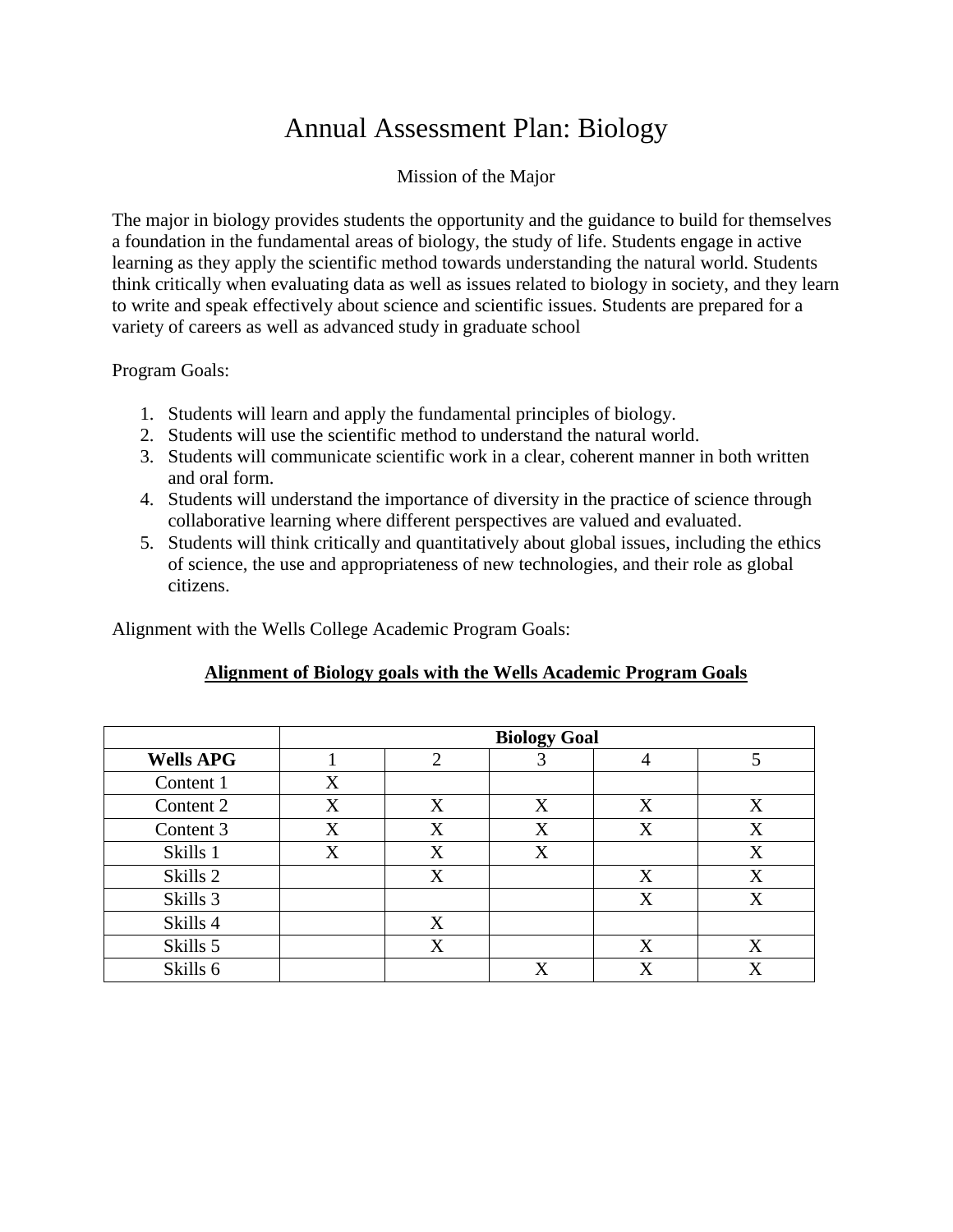#### **Biology Goals, Program Objectives and Learning Outcomes**

**Goal 1:** Students will learn and apply the fundamental principles of biology.

## **Objective 1.1**: *Students will demonstrate that they understand basic biological principles*.

**Learning Outcome:** Students' working knowledge of basic principles is assessed through exams, projects, case studies, problem sets and laboratory reports.

## **Objective 1.2**: *Students will apply basic biological principles in classroom and lab settings.*

**Learning Outcome:** Students will use principles learned through courses to make informed conclusions in class discussions and lab activities.

## **Goal 2: Students will use the scientific method to understand the natural world. Objective 2.1**: *Students will learn to make informed hypotheses about the natural*

#### *world*.

**Learning Outcome**: Students will design testable studies in lab activities and term papers.

## **Objective 2.2**: *Students will execute studies about the natural world.*

**Learning Outcome**: Students will conduct primary, directed research projects.

## **Objective 2.3**: *Students will learn to evaluate data collected about the natural world.*

**Learning Outcome**: Students will use evaluation techniques (such as statistics) to make an informed conclusion about their collected data.

## **Goal 3: Students will communicate scientific work in a clear, coherent manner in both written and oral form.**

## **Objective 3.1**: *Students demonstrate effective written communication*.

**Learning Outcomes**: Students use, evaluate, and appropriately cite the scientific literature to communicate the results of scientific investigations in papers and posters.

#### **Objective 3.2**: *Students demonstrate effective oral communication*.

**Learning Outcomes**: Students orally present the results of their scientific studies to their peers and the public.

## **Goal 4: Students will understand the importance of diversity in the practice of science through collaborative learning where different perspectives are valued and evaluated.**

**Objective 4.1:** *Students learn to recognize and to appreciate the diversity of the natural world and the interconnectedness of disciplinary approaches towards studying it.*

**Learning Outcome:** Students work in groups, allowing them to appreciate the importance of different perspectives and ideas to solving scientific problems.